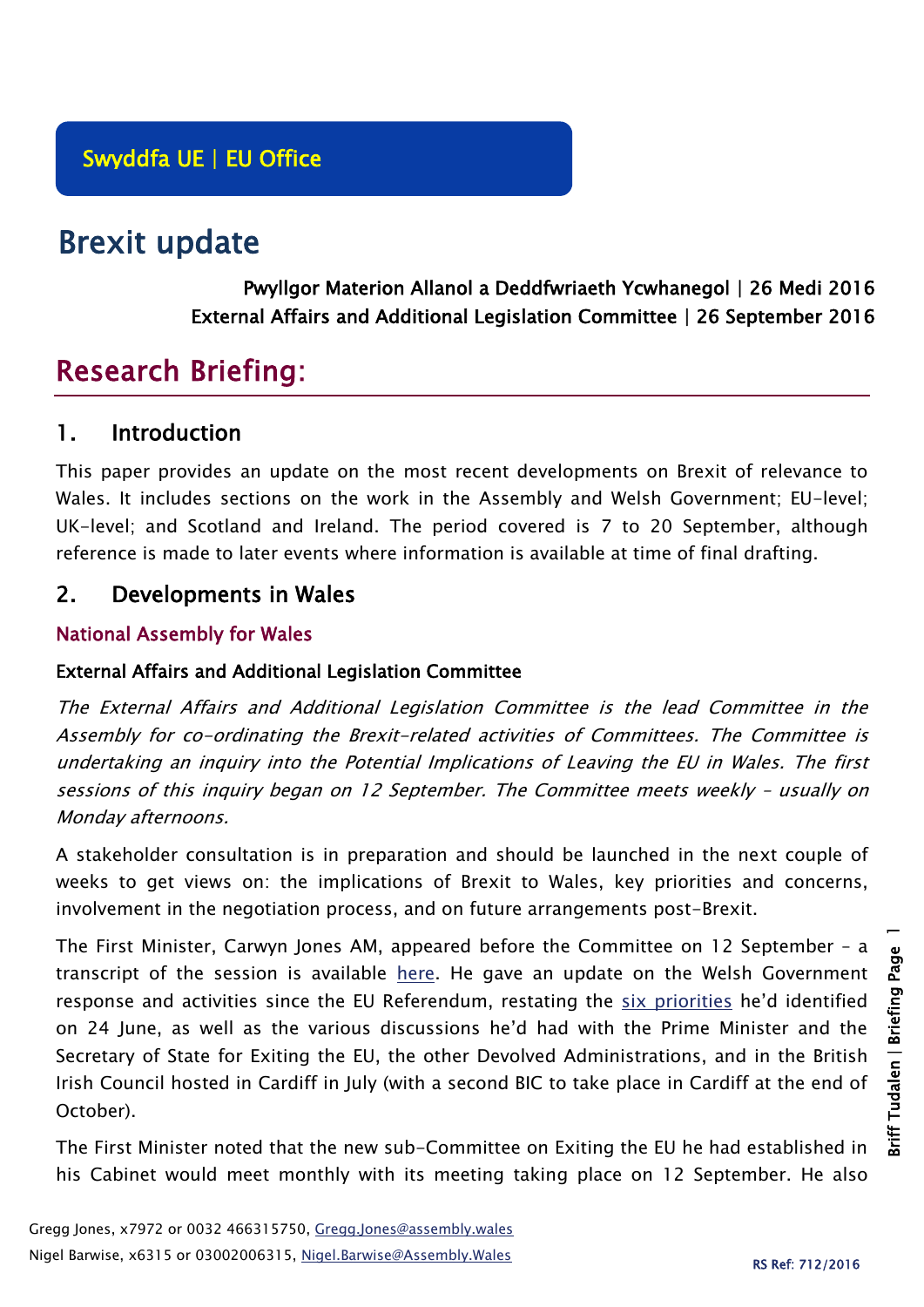noted that a new External Advisory Group to be chaired by the Cabinet Secretary for Finance and Local Government, Mark Drakeford AM, would meet shortly – and that details of its membership will be published soon – there was some discussion as to how representative this would be and whether members of all parties would be invited to participate.

He reiterated his desire to see a UK negotiating position agreed on a four-nation approach involving the Devolved Administrations, and stated that one of the red lines of the Welsh Government would be tariff free access to the Single Market – he stated membership was not an option as this had been rejected in the EU Referendum vote, but that he was flexible on which alternative model was pursued provided it guaranteed access for 'as many sectors as possible' to the European market. He also underlined the need for clarity from the UK Government over what its position is on Brexit.

Reform of the Barnett formula (one of the Welsh Government's priorities) also featured in discussion with the First Minister reiterating his call for a new mechanism to replace Barnett with a regular review mechanism built in. On EU funding he called for a guarantee for projects/funding commitments to 2023, in order to enable projects supported under the current programmes to be completed. For CAP and Structural Funds he rejected outright any attempt to apply Barnett formula as a basis for reallocating existing funding in these areas in a post-Brexit settlement for these areas.

On [19 September](http://www.senedd.assembly.wales/ieListDocuments.aspx?CId=449&MId=3714&Ver=4) the Committee held the first in its series of themed expert seminars to inform its work in scrutinising the Welsh Government's role in Brexit. This first seminar looked at "International law and trade" and comprised three panels of academics. The first part of the session considered the wider context of international law and how this affects the UK (and Wales) currently within the European Union, and how exiting the EU will impact on this, including any differences of impact depending on the nature of the exit and the post-EU arrangements that are put in place. The second part focused on the implications of Brexit to trade, including looking at the agri-food sector in Wales which is currently a net exporting sector, as well as looking more broadly at the wider impact of different international trade options.

Members of the Committee will visit Brussels on 26 September for a series of meetings to inform their work on Brexit. This includes meetings with MEPs (including Derek Vaughan), the Canadian and Swiss Missions to the EU, the Irish Perm Rep to EU, Commission officials and representatives from the UK, Scotland, Northern Ireland and Wales.

On 3 October the Committee will hold the second of its themed expert seminar: Funding, Research and Finance with a particular focus on research and mobility in education/training.

#### Climate Change, Environment and Rural Affairs Committee

This Committee has launched an inquiry to look at [Future of Agricultural and Rural](http://www.senedd.assembly.wales/mgIssueHistoryHome.aspx?IId=15876)  [Development Policies in Wales,](http://www.senedd.assembly.wales/mgIssueHistoryHome.aspx?IId=15876) including a stakeholder consultation.

 $\sim$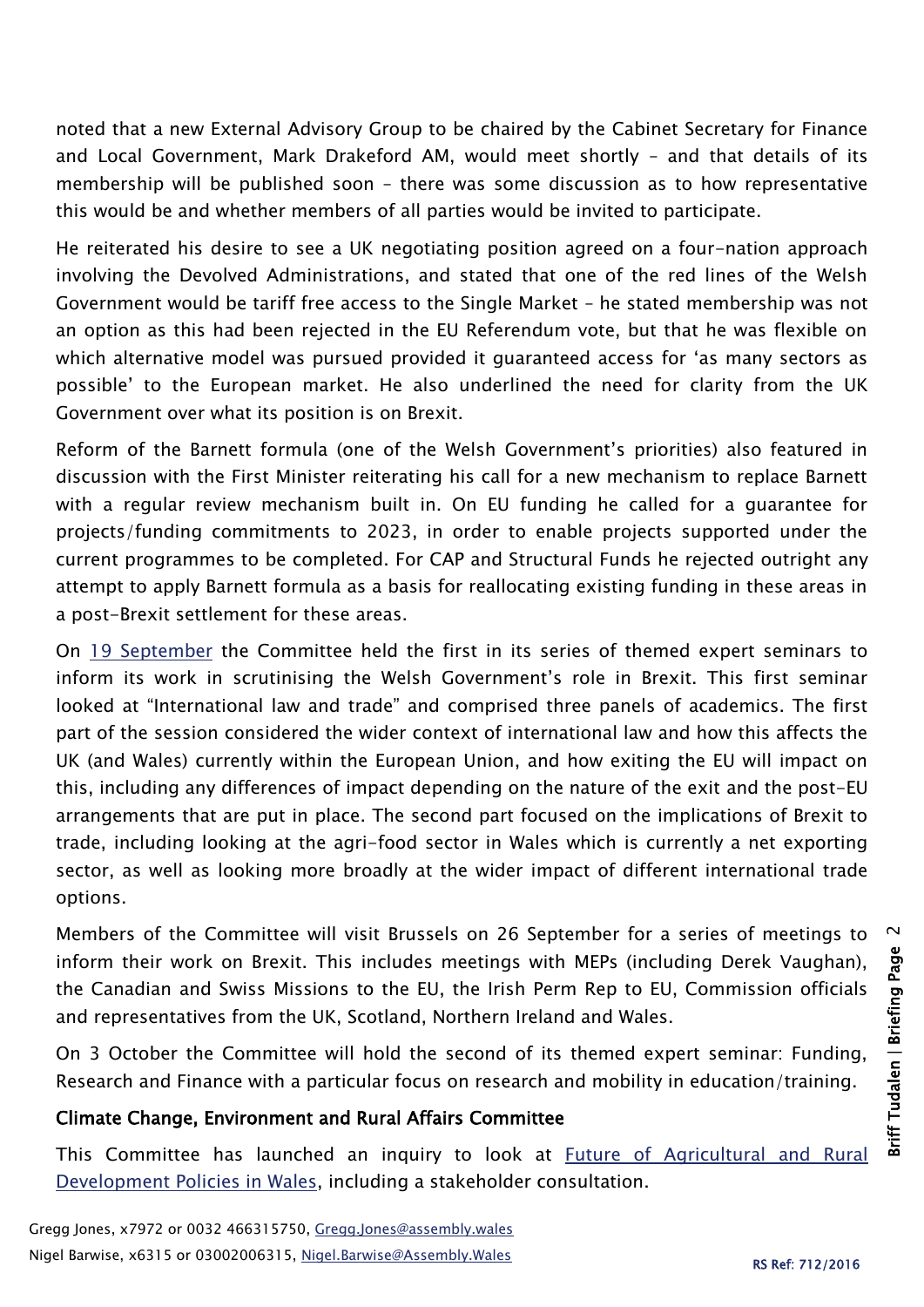On 14 September the Committee held a [scrutiny session](http://www.senedd.assembly.wales/ieListDocuments.aspx?CId=444&MId=3704&Ver=4) with the Cabinet Secretary for this portfolio, Lesley Griffiths AM, with most of the session focusing on her assessment of the implications of Brexit to Wales, in particular looking at agriculture, rural development and the environment.

The Cabinet Secretary noted the Welsh Government's intention to secure through Brexit repatriation of all devolved powers affected by Brexit in her portfolio areas, and that on this basis they would be prepared to look at the merits of co-operation with the other nations of the UK with regard to an overarching UK framework for example within agriculture policy. She noted that she has invited Ministers representing similar portfolios to her own from across the UK to meet in Cardiff this autumn to discuss Brexit. She also highlighted a number of concerns regarding the 'guarantee on funding' set out in the letter by the Chancellor in August, in particular the impact this could have on rural development and agri-environment schemes in Wales. She also underlined the complexity of assessing the impact of the Brexit process – noting that some initial research by her officials had shown over 5,000 pieces of existing EU legislation directly impacted on the policy areas within her portfolio.

A number of the points made by the Cabinet Secretary were also covered in a written statement published on 15 September EU Referendum – [Engagement on shaping the future](http://gov.wales/about/cabinet/cabinetstatements/2016-new/eureferendumruralaffairs/?lang=en)  [direction of Environment and Rural Affairs Policy](http://gov.wales/about/cabinet/cabinetstatements/2016-new/eureferendumruralaffairs/?lang=en) providing an update on her work in responding to the EU Referendum vote.

The Committee visited West Wales on 22-23 September as part of its evidence gathering to inform this inquiry, including meetings with farmers and other stakeholders, and on 28 September the Committee will hold a session with academics to explore future policies from a first principles basis.

#### **Other**

A number of the other Assembly Committees are discussing possible inquiries into Brexit and as these firm up we will include details in this **Brexit Update**.

#### Plenary debates

On 13 September the First Minister made a statement on Exiting the EU and took questions from the Leader of the Opposition, the other oppositions parties and Assembly Members (time of session: 15:24 – 16.19) . Brexit also featured in the urgent question to Cabinet Secretary for Economy and Infrastructure, Ken Skates AM (time of session: 14.20 – 14:36) , See [Record of Proceedings](http://www.assembly.wales/en/bus-home/pages/rop.aspx?meetingid=3696&assembly=5&c=Record%20of%20Proceedings&startDt=13/09/2016&endDt=13/09/2016&keyword=Brexit#422628) for a full record of the session.

On 14 September the Assembly agreed two amended motions:

Calls on the Welsh Government to prioritise: (a) working proactively with the UK Government and other devolved governments ahead of the [triggering of article 50](http://www.assembly.wales/en/bus-home/pages/rop.aspx?meetingid=3989&assembly=5&c=Record%20of%20Proceedings#423281) and the subsequent negotiations;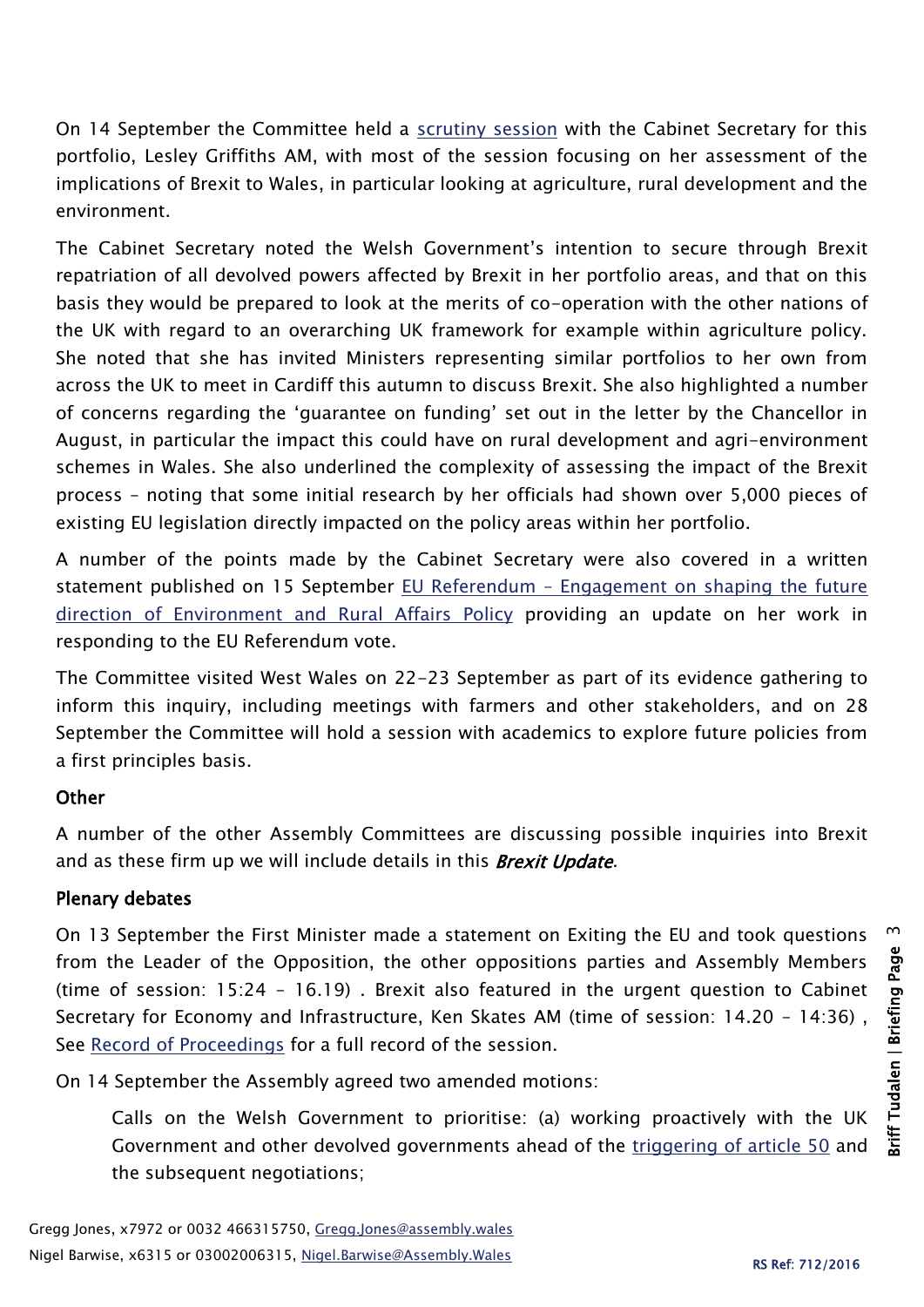Recognises the outcome of the referendum on 23 June and calls on the Welsh Government to engage positively with the UK and other devolved governments in securing the [best possible outcome for Wales during the forthcoming negotiations.](http://www.assembly.wales/en/bus-home/pages/rop.aspx?meetingid=3989&assembly=5&c=Record%20of%20Proceedings#423493)

On 21 September the Assembly debated a motion about the importance of full membership [of the European single market](http://abms/ieListDocuments.aspx?CId=401&MId=3991&Ver=4) to the Welsh economy.

#### Welsh Government

See section 4.1 for relevant updates on Welsh Government's activities within the Assembly.

On 15 September Lesley Griffiths, Cabinet Secretary for Environment and Rural Affairs issued a Written Statement - EU Referendum – [Engagement on shaping the future direction of](http://gov.wales/about/cabinet/cabinetstatements/2016-new/eureferendumruralaffairs/?lang=en)  [Environment and Rural Affairs Policy](http://gov.wales/about/cabinet/cabinetstatements/2016-new/eureferendumruralaffairs/?lang=en) 

On 22 September the UK's Deputy Permanent Representative to the EU, Shan Morgan, visited Wales for a series of meetings with Welsh Government Ministers and senior officials.

On 26 September Cabinet Secretary Lesley Griffiths AM, visits Brussels for a series of meetings related to Brexit.

The Cabinet Secretary for Education has established a Higher Education Working Group on Brexit, which is due to meet for the first time on 28 September.

#### Welsh stakeholders

The UK National Farming Unions (NFU), including NFU Cymru, met Asda's senior management team to discuss the impacts of Brexit on the food and farming industry. They represented their [members' initial views on trade, labour and agricultural policy](https://www.nfu-cymru.org.uk/news/latest-news/uk-unions-meet-with-asda-senior-management/), identifying a number of concerns that have the potential to impact UK supply chains. (19 September)

On 12 September in Ruthin [NFU Cymru held a](https://www.nfu-cymru.org.uk/news/latest-news/farmers-flock-to-nfu-cymru-brexit-roadshow/) Brexit roadshow which included discussion on access to labour, the regulatory landscape post-Brexit and how this would be shaped by the trading relationship with the EU, and future funding arrangements. Roadshows were also held in Clynderwen on 19 September and Brecon on 21 September.

Farmers' Union of Wales offic[ials met Minister of State for Exiting the European Union,](http://fuw.org.uk/fuw-takes-farming-matters-and-brexit-talks-to-westminster/) David Jones MP, in London to discuss the opportunities that Brexit offered, whilst also considering many of the wide-ranging issues of concern to farmers in Wales. (9 September)

On 14 September the Farmers' Union of Wales reminded Assembly Members that the [current](http://fuw.org.uk/bovine-tb-will-cost-us-trade-deals-with-europe-fuw-reminds-ams/)  [levels of Bovine TB in Wales will cost us trade deals with Europe](http://fuw.org.uk/bovine-tb-will-cost-us-trade-deals-with-europe-fuw-reminds-ams/) if there is no change in policy.

Current figures from the [Farmers' Union of Wales online survey](http://fuw.org.uk/there-is-still-time-to-tell-us-what-matters-to-you-post-brexit-fuw-says/) suggest that 43% of respondents are excited about the referendum result, whilst 51 % feel anxious about what's to come once the UK leaves the European Union.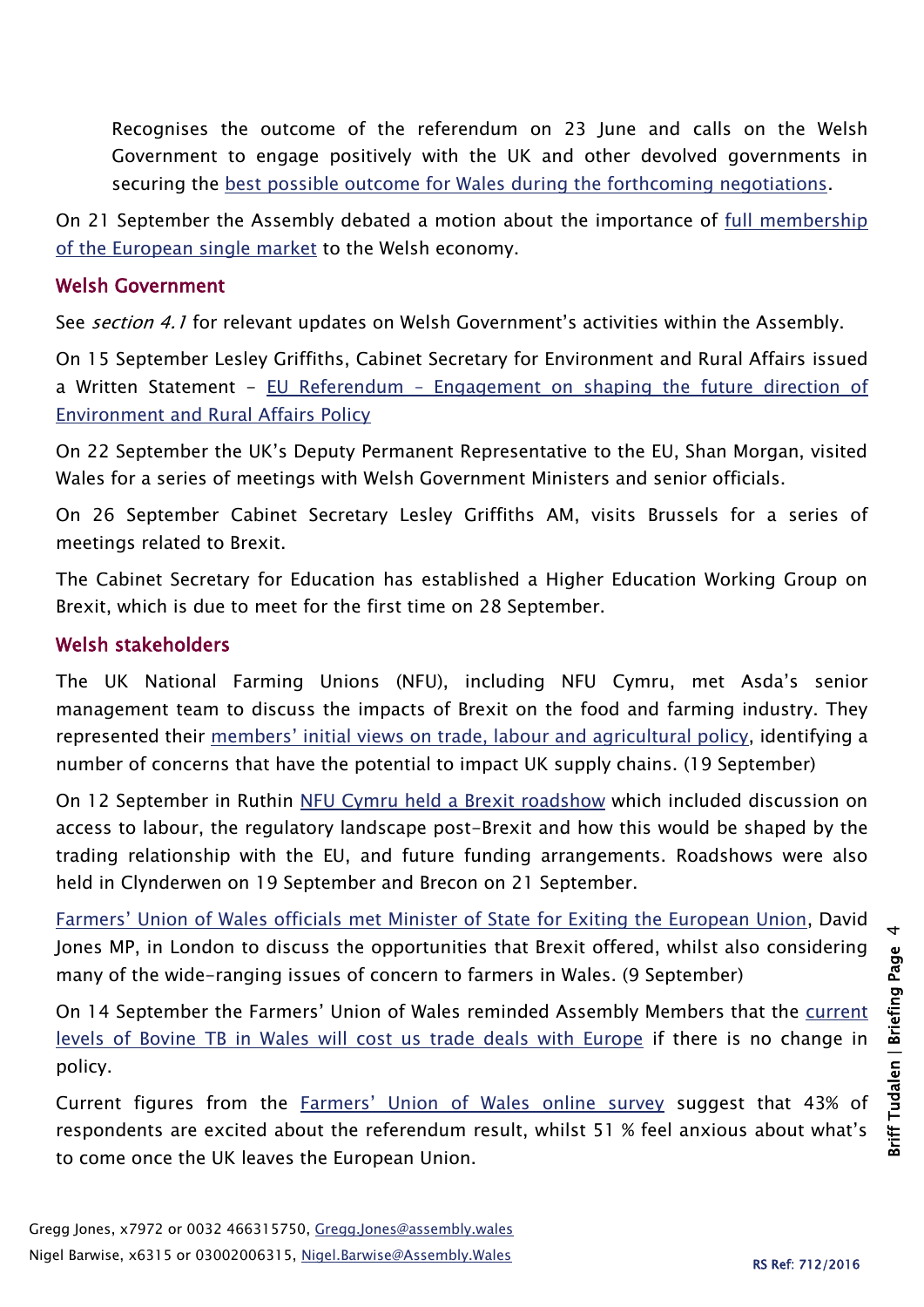[The Cotswolds and the Gower Peninsula in Wales could be at risk](http://www.cla.org.uk/latest/lobbying/brexit-new-opportunities/post-brexit-policy-must-safeguard-our-beauty-spots-says-cla) if the Government does not produce a world-leading policy for food, faming and the environment post-Brexit, said the Country Land and Business Association on 17 September. This same organisation also called for an early commitment the Home Secretary to establish post-Brexit sector schemes that will enable [farms and other rural businesses to keep employing workers from the EU and](http://www.cla.org.uk/latest/lobbying/brexit-new-opportunities/cla-farms-and-rural-businesses-need-certainty-home-secretary-post-brexit-schemes-overseas-workers)  [beyond as well as UK workers.](http://www.cla.org.uk/latest/lobbying/brexit-new-opportunities/cla-farms-and-rural-businesses-need-certainty-home-secretary-post-brexit-schemes-overseas-workers)

## 3. EU level developments

#### European Council/Council of Ministers

On 16 September an [informal European Council](http://www.consilium.europa.eu/en/meetings/european-council/2016/09/16-informal-meeting/) of the EU27 (without the UK's participation) was held in Bratislava. The purpose of the meeting was for "political reflection on further development of an EU with 27 member countries". EU leaders agreed the **Bratislava** [Declaration and Roadmap](http://www.consilium.europa.eu/en/press/press-releases/2016/09/pdf/160916-Bratislava-declaration-and-roadmap_en16_pdf/) setting out a number of objectives for the coming months:

- restoring full control of the external borders
- ensuring internal security and fighting terrorism
- strengthening EU cooperation on external security and defence
- boosting the single market and
- offering better opportunities for young Europeans

See also [statement by European Council President Donald Tusk](http://www.consilium.europa.eu/en/press/press-releases/2016/09/16-tusk-final-remarks-bratislava/) following the Informal Council.

Brexit was not formally on the agenda, with EU leaders keen to reinforce the message that there will be no discussions on Brexit until Article 50 is triggered – this is also reflected in the lack of active preparation within the Council's own services for the negotiations.

In a [press statement](http://europa.eu/rapid/press-release_SPEECH-16-2946_en.htm) before the G20 meeting in China European Commission President Jean-Claude Juncker said "Brexit will not be the major subject and the major issue when we will meet in Bratislava" (on 16 September).

 $\overline{5}$ Ahead of the informal summit European Council President Donald Tusk said that Prime Minister May had told him that the [UK will launch Brexit by January or February 2017.](http://www.politico.eu/article/tusk-uk-to-launch-brexit-by-january-or-february/) There has been much speculation in media as to when the Prime Minister will trigger Article 50, and to date the Prime Minister has only stated that she is not considering triggering Article 50 before the end of 2016. 2017 is a year of key elections across Europe (the Netherlands before end of March; France in April; and Germany in September/October). On 15 September the BBC reported former European Council President Herman Van Rompuy as stating that [substantive Brexit negotiations](http://www.bbc.co.uk/news/uk-37369917) were unlikely to take place until a new German government was formed after next September's election. Didier Seeuws, who heads up the Council's UK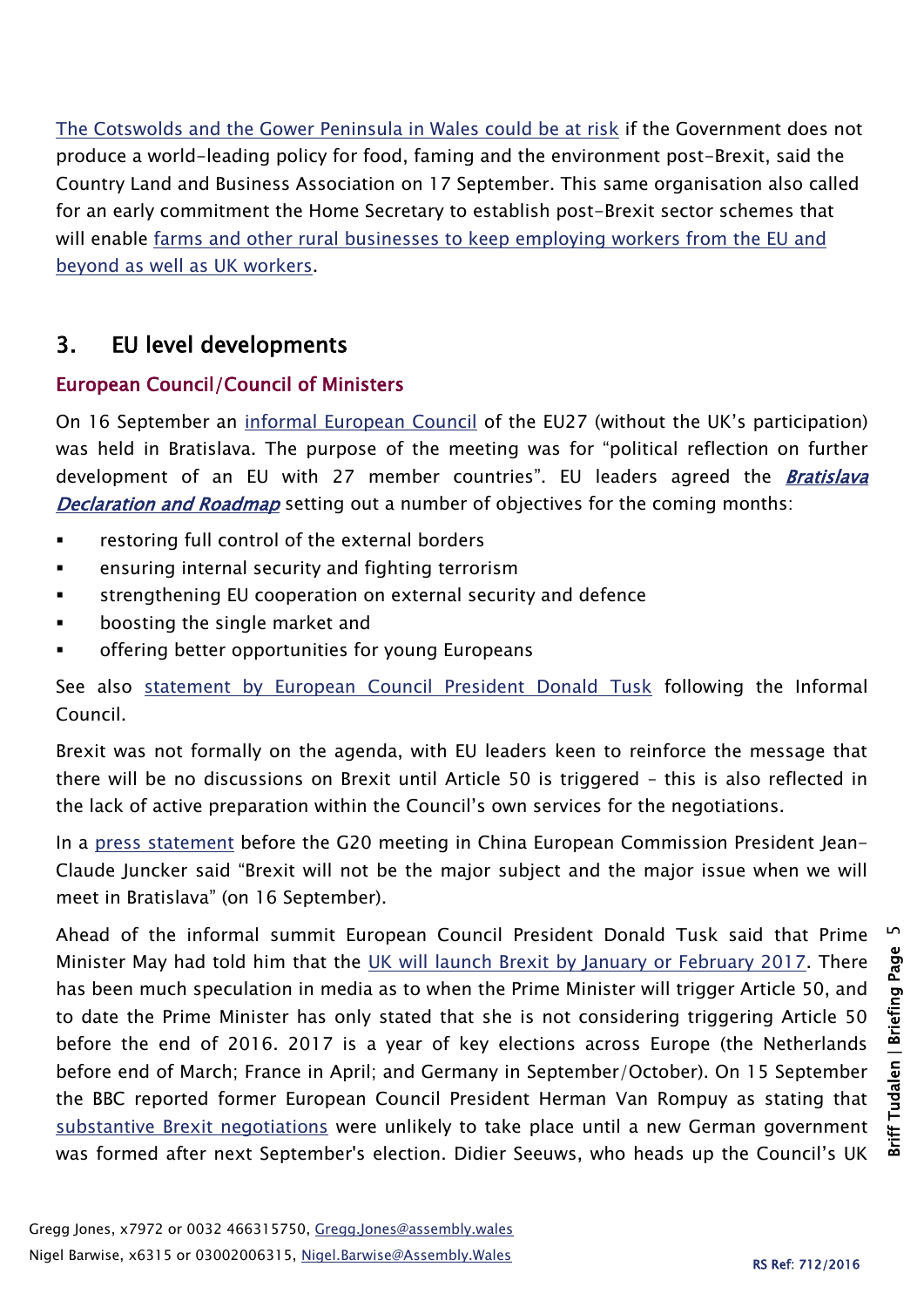Taskforce on Brexit was Van Rompuy's Head of Cabinet when he was President of the European Council.

Following the Summit the Slovakian Prime Minister raised the prospect of a veto by the [Visegrad Bloc](http://www.bbc.co.uk/news/world-europe-37396805) (Poland, Hungary, Czech Republic and Slovakia) of any Brexit deal that limited people's rights to work in the UK.

Angela Merkel's Christian Democratic Union party suffered another [setback in the polls](http://www.telegraph.co.uk/news/2016/09/18/merkel-damaged-as-german-far-right-surges-in-berlin-elections/) last week with its worst ever result in Berlin state elections. This comes a couple of weeks after its defeat in Mecklenburg-Western Pomerania. There was again a surge in support for the far-right, anti-immigration AfD party which secured 14% of the vote and secured seats in the Berlin State Parliament for the first time, giving it [representation in 10 of the 16 state](http://www.bbc.co.uk/news/world-europe-37403542)  [parliaments](http://www.bbc.co.uk/news/world-europe-37403542) in Germany. Merkel conceded that the government's immigration policy was one of the factors behind the result and migration is expected to be one of the central themes in the German national elections next autumn.

#### European Commission

On 15 September President of the European Commission Jean-Claude Juncker made his annual [State of the Union address](http://europa.eu/rapid/press-release_SPEECH-16-3043_en.htm) to the European Parliament, setting out his vision of priorities for the coming year, which will form the basis of the European Commission's Work Programme for 2017 (due end of October). Juncker proposed a "positive agenda of concrete European actions" centring on preserving and uniting the union. The speech focuses on delivering a better Europe in five areas:

- Europe that protects;
- Europe that preserves the European way of life (with particular mention for values of peace, freedom of movement, and fighting discrimination/racism)
- Europe that empowers our citizens,
- Europe that defends at home and abroad; and
- Europe that takes responsibility.

On 14 September the European Commission announced that it had set up the [task force to](http://europa.eu/rapid/press-release_IP-16-3016_en.htm)  [support the work of](http://europa.eu/rapid/press-release_IP-16-3016_en.htm) Michel Barnier, who was appointed in July as Chief Negotiator for the Preparation and Conduct of the Negotiations with the UK.

We understand Barnier will have a team of around 30-40 key officials to co-ordinate this work. We also understand there is a general expectation that the Commission will take the lead role in the mechanics of the negotiations, working closely with the Council's UK Taskforce, headed up by Didier Seeuws.

#### European Parliament

On 8 September the [European Parliament appointed](http://www.europarl.europa.eu/news/en/news-room/20160908IPR41661/parliament-appoints-guy-verhofstadt-as-representative-on-brexit-matters) Guy Verhofstadt MEP as its representative on Brexit matters.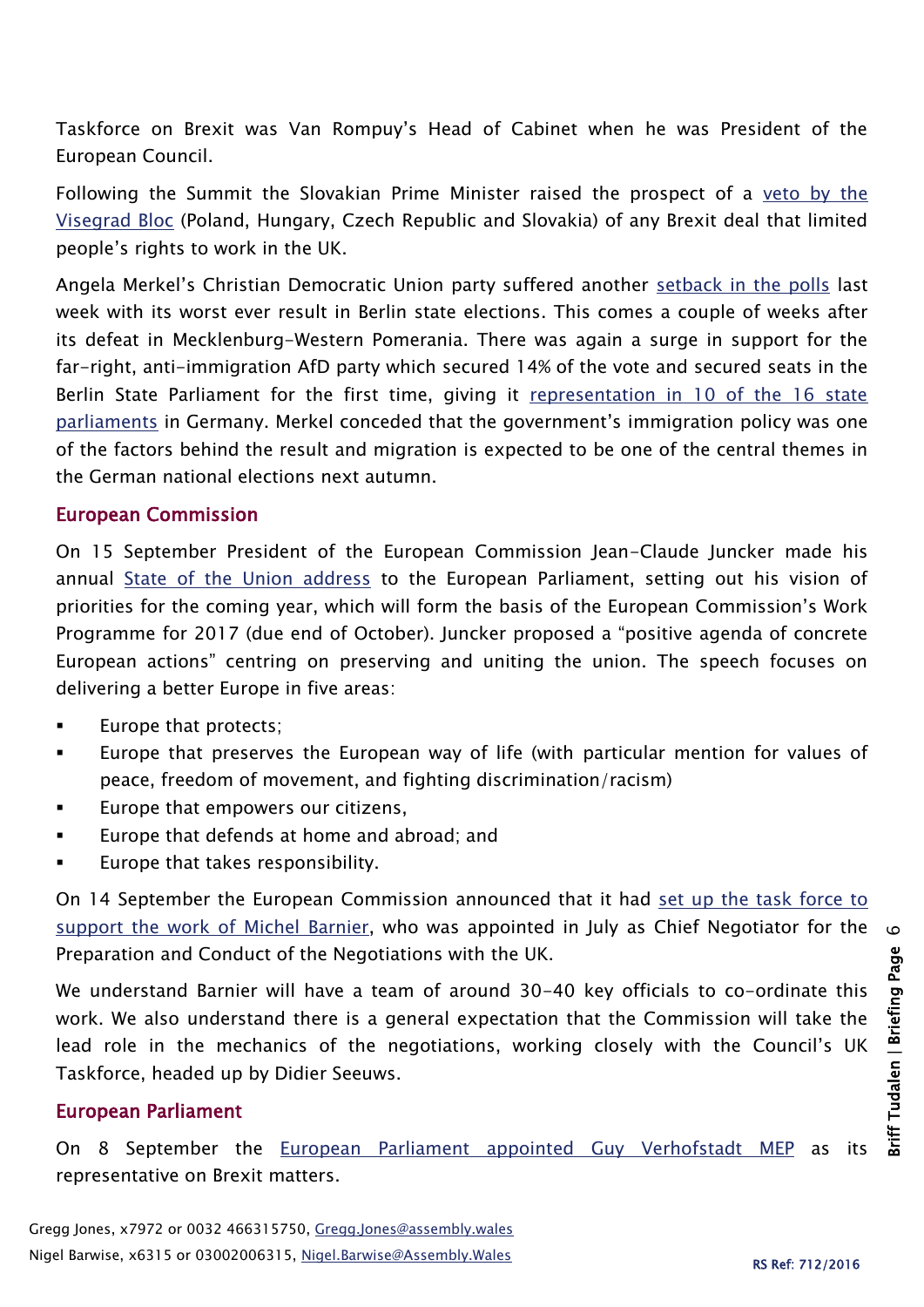On 15 September the Parliament [endorsed Sir Julian King as Commissioner for Security](http://www.europarl.europa.eu/news/en/news-room/20160909IPR41739/parliament-endorses-sir-julian-king-as-commissioner-for-security-union)  [Union.](http://www.europarl.europa.eu/news/en/news-room/20160909IPR41739/parliament-endorses-sir-julian-king-as-commissioner-for-security-union) This followed a public hearing at the Civil Liberties Committee held on 12 September. Politico.eu published a sketch of his earlier Committee hearing, 'The Accidental [Commissioner](http://www.politico.eu/article/julian-king-eu-commissioner-security-terrorism/)'.

On 20 September the European Parliament's Information Office in the UK held a debate on [British Press Coverage of the](http://www.europarl.org.uk/en/uk-events/forthcomingevents/presscoverageref.html) EU Referendum.

On 22-23 September European Parliament President [Martin Schultz was scheduled to visit](http://www.europarl.europa.eu/news/en/news-room/agenda/2016-W38-By-Day#presidentdiary-21-09-2016)  [the UK](http://www.europarl.europa.eu/news/en/news-room/agenda/2016-W38-By-Day#presidentdiary-21-09-2016) for meetings with the Prime Minister, the Mayor of London Sadique Khan and the Labour leader Jeremy Corbyn. Also on his programme was a [speech at the London School of](http://www.lse.ac.uk/publicEvents/events/2016/09/20160923t1330vOT.aspx)  [Economics](http://www.lse.ac.uk/publicEvents/events/2016/09/20160923t1330vOT.aspx) on "The EU and Britain – parting ways but working together".

#### Other: EU media

According to an article in the Guardian, quoting Romano Prodi former President of the European Commission (and ex-Prime Minister of Italy), Member States are competing among themselves to have [British-based EU agencies and research centres relocated to their](https://www.theguardian.com/world/2016/sep/17/eu-countries-rush-steal-uk-based-research-projects?CMP=twt_gu)  [countries following the Brexit vote,](https://www.theguardian.com/world/2016/sep/17/eu-countries-rush-steal-uk-based-research-projects?CMP=twt_gu) including the London-based European Medicines Agency.

On 7 September the European Investment Bank confirmed [£82 million backing for the](http://www.eib.org/infocentre/press/releases/all/2016/2016-198-european-investment-bank-confirms-gbp-82-million-backing-for-humber-gateway-offshore-transmission-link.htm)  [Humber Gateway offshore transmission link.](http://www.eib.org/infocentre/press/releases/all/2016/2016-198-european-investment-bank-confirms-gbp-82-million-backing-for-humber-gateway-offshore-transmission-link.htm)

## 4. UK level developments

#### UK Government

On 13 September [Theresa May spoke with German Chancellor Angela Merkel](https://www.gov.uk/government/news/pm-phone-call-with-chancellor-merkel-13-september-2016) about the (16 September) informal meeting of EU member states in Bratislava and the EU-Turkey migration deal.

On 8 September [Theresa May held her first formal bilateral meeting with European Council](https://www.gov.uk/government/news/pm-meeting-with-donald-tusk-8-september-2016)  [President Donald Tusk](https://www.gov.uk/government/news/pm-meeting-with-donald-tusk-8-september-2016) to discuss the UK's withdrawal from the EU.

On 7 September Prime Minister Theresa May gave a statement in Parliament on the G20 [Summit in China and the UK's role in the world](https://www.gov.uk/government/speeches/g20-summit-pm-commons-statement-7-september-2016).

#### House of Commons

On 16 September the Culture, Media and Sport Committee asked for evidence for a new [inquiry into the impact of Brexit on the creative industries, tourism and the digital single](http://www.parliament.uk/business/committees/committees-a-z/commons-select/culture-media-and-sport-committee/news-parliament-2015/brexit-impact-launch-16-17/)  [market.](http://www.parliament.uk/business/committees/committees-a-z/commons-select/culture-media-and-sport-committee/news-parliament-2015/brexit-impact-launch-16-17/)

On 14 September Charlie Elphicke MP was refused leave to introduce the [European Union \(UK](http://hansard.parliament.uk/commons/2016-09-14/debates/16091433000003/EuropeanUnion(UKWithdrawalFromMembership))  [Withdrawal from Membership\) Bill.](http://hansard.parliament.uk/commons/2016-09-14/debates/16091433000003/EuropeanUnion(UKWithdrawalFromMembership))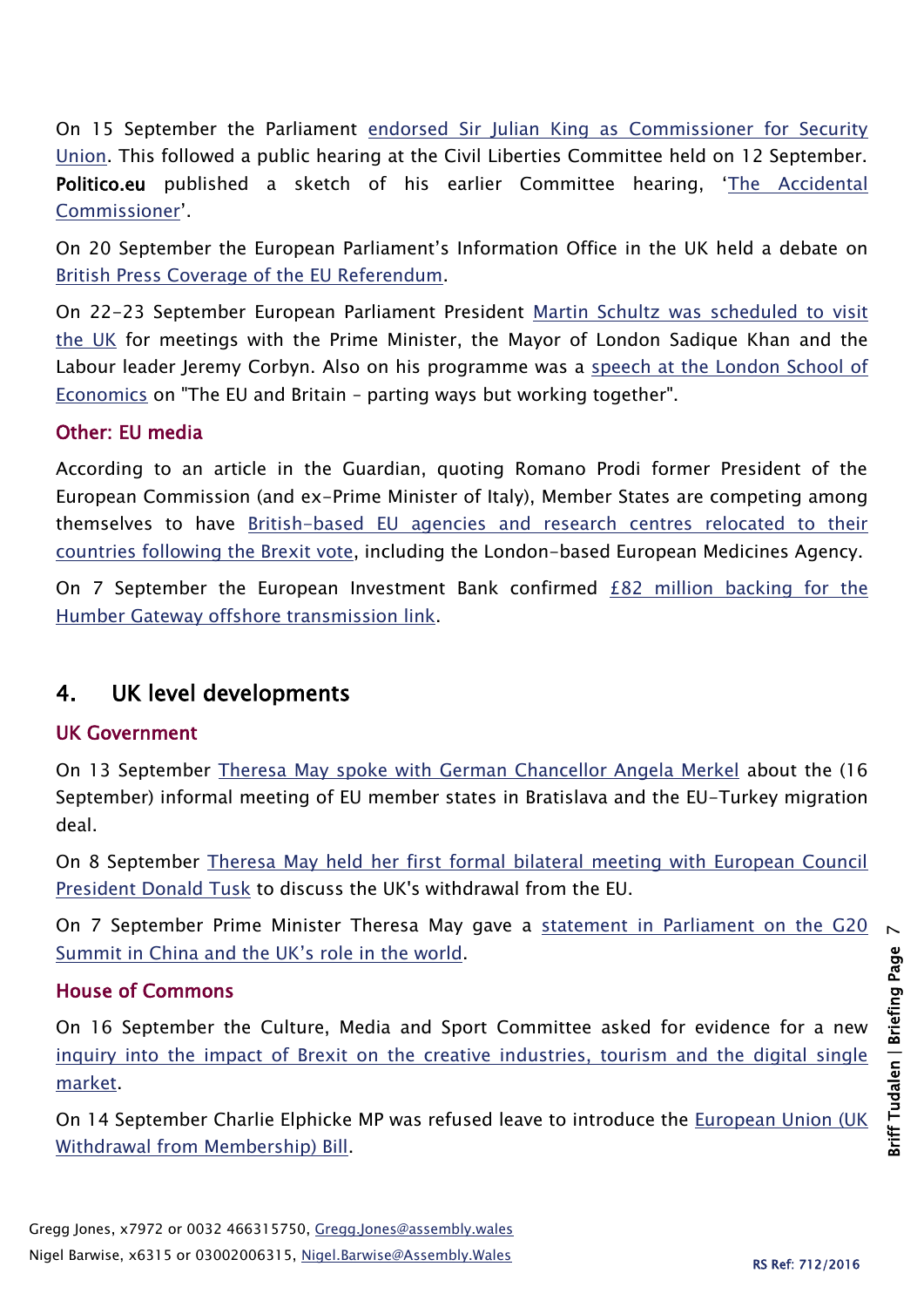On 7 September Melanie Onn MP was given leave to bring in the [Workers' Rig](http://hansard.parliament.uk/commons/2016-09-07/debates/16090723000002/Workers%E2%80%99Rights(MaintenanceOfEUStandards))hts [\(Maintenance of EU Standards\)](http://hansard.parliament.uk/commons/2016-09-07/debates/16090723000002/Workers%E2%80%99Rights(MaintenanceOfEUStandards)) Bill. The second reading will be on 18 November.

On 6 September the EU Select committee [took evidence on a new inquiry](http://www.parliament.uk/business/committees/committees-a-z/lords-select/eu-select-committee-/inquiries/parliament-2015/brexit-uk-irish-relations/) into UK-Irish relations, and continued taking evidence on the inquiry into parliamentary scrutiny of the Brexit process.

#### House of Lords

The House of Lords European Union Committee and its six Sub-Committees is undertaking a "[co-ordinated series of inquiries](http://www.parliament.uk/business/committees/committees-a-z/lords-select/eu-select-committee-/news-parliament-2015/co-ordinated-inquries-launch/) into the key issues that will arise in the forthcoming negotiations on Brexit".

On 12 September 2016 the European Union Committee took evidence from the Rt Hon David Davis MP, Secretary of State for Exiting the EU, on [parliamentary scrutiny of the forthcoming](http://www.parliament.uk/business/committees/committees-a-z/lords-select/eu-select-committee-/news-parliament-2015/brexit-minister-evidence-session/)  [negotiations on Brexit.](http://www.parliament.uk/business/committees/committees-a-z/lords-select/eu-select-committee-/news-parliament-2015/brexit-minister-evidence-session/)

On 13 September The EU Justice Sub-Committee took evidence at the start of their new inquiry: [Brexit: acquired rights.](http://www.parliament.uk/business/committees/committees-a-z/lords-select/eu-justice-subcommittee/news-parliament-2015/Brexit-Acquired-Rights/)

On 14 September the EU Financial Affairs Sub-Committee continued to take evidence for its inquiry [Brexit: financial services.](http://www.parliament.uk/business/committees/committees-a-z/lords-select/eu-financial-affairs-subcommittee/news-parliament-2015/practitioners-brexit-financial-evidence-session/)

Also on 14 September the EU Energy and Environment Sub-Committee continued its short inquiry into [Brexit and UK fisheries policy](http://www.parliament.uk/business/committees/committees-a-z/lords-select/eu-energy-environment-subcommittee/news-parliament-2015/brexit-fisheries-minister/) by taking evidence from the Minister for Fisheries George Eustice MP and representatives from Norway and Iceland.

On 15 September the EU External Affairs and EU Internal Market Sub-Committees held a joint double evidence session on their inquiry ["Brexit: future trade between the UK and the EU"](http://www.parliament.uk/business/committees/committees-a-z/lords-select/eu-external-affairs-subcommittee/news-parliament-2015/brexit-ev-session-150916/).

In addition to the above co-ordinated series of inquiries the House of Lords Constitution Committee published its report [The invoking of Article 50,](http://www.publications.parliament.uk/pa/ld201617/ldselect/ldconst/44/44.pdf) which concludes that Parliament should be involved in triggering Article 50. There has been some discussion around whether the UK Government can trigger Article 50 through Royal Prerogative without the assent of Parliament, and a number of legal challenges have been presented to challenge this view, with Supreme Court ruling expected during the autumn.

The Chairman of the Constitution Committee, Lord Lang of Monkton, said:

"Parliament's assent could be sought by means of legislation or through resolutions tabled in both Houses of Parliament. An Act of Parliament would give greater legal certainty and could be used to enshrine the "constitutional requirements" required by Article 50, allowing for the setting of advantageous pre-conditions regarding the exit negotiations to be met before Article 50 could be triggered. A resolution could be simpler and quicker to secure but might not provide the same watertight legal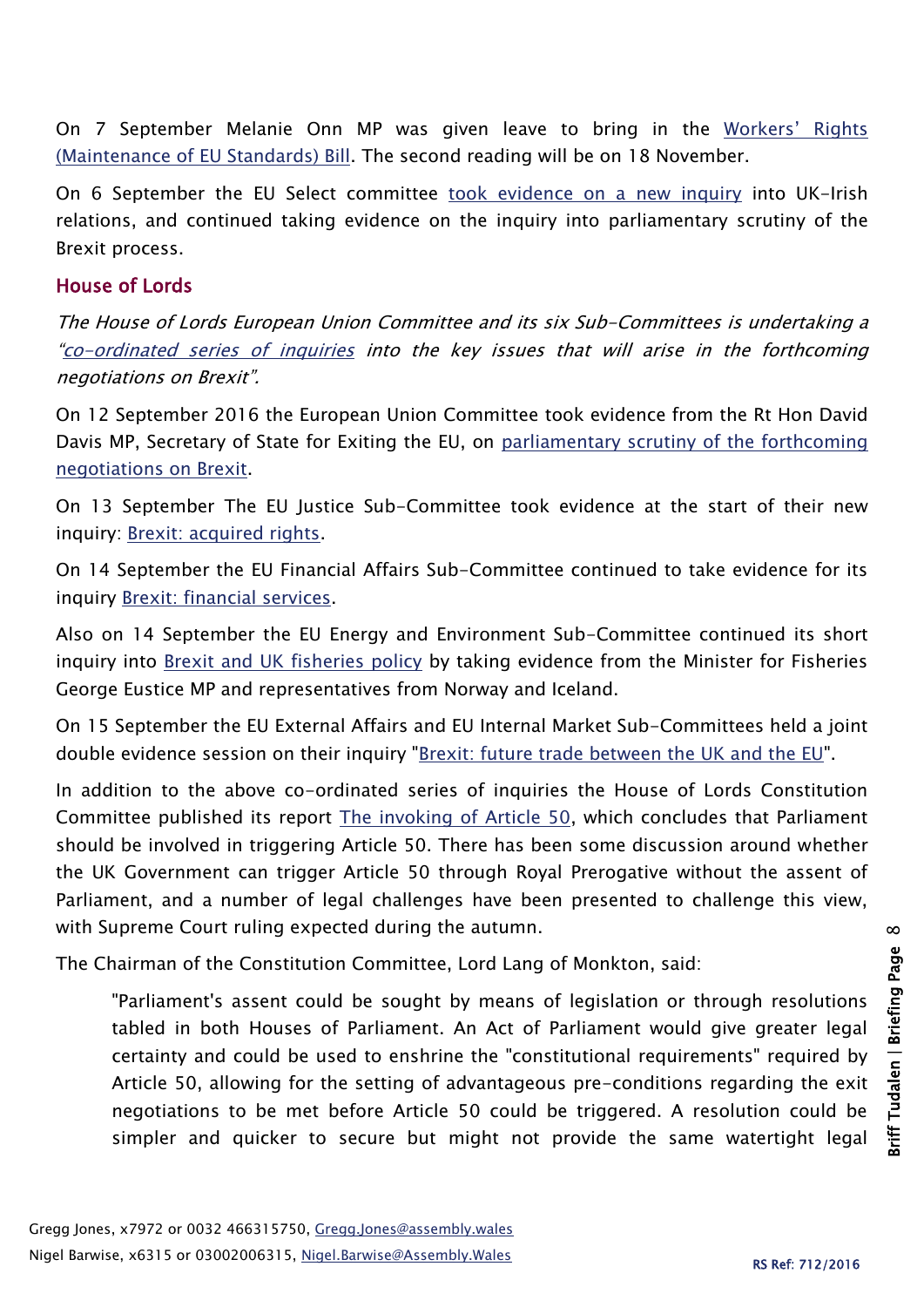authority. We consider that either would be a constitutionally acceptable means of securing parliamentary approval for the triggering of Article 50.

On 7 September the Lords debated [Brexit: Belfast Agreement](http://hansard.parliament.uk/Lords/2016-09-08/debates/16090838000303/BrexitBelfastAgreement) and Brexit: Constitutional [Reform and Governance Act 2010.](http://hansard.parliament.uk/Lords/2016-09-08/debates/16090838000306/BrexitConstitutionalReformAndGovernanceAct2010)

On 14 September the Lords debated [Brexit: Single Market,](http://hansard.parliament.uk/Lords/2016-09-14/debates/16091430000414/BrexitSingleMarket) and [Brexit: Scotland](http://hansard.parliament.uk/Lords/2016-09-15/debates/16091542000346/BrexitScotland) on 15 September.

## 5. Scotland

#### Scottish Parliament

#### European and External Relations Committee

On 12 September, the European and External Relations Committee published its first report on "[The EU referendum result and its implications for Scotland: Initial Evidence](http://www.parliament.scot/parliamentarybusiness/CurrentCommittees/100966.aspx)".

The Committee's key conclusion was that continued access to the single market was crucial for Scotland. According to the Committee:

"A key conclusion from the early evidence that we have heard relates to the importance of access to the single market (both for services and goods), and the lack of tariff and non-tariff barriers (such as licensing). We consider that these are important priorities for the Scottish Government in its discussions with the UK Government on the UK's future relationship with the EU."

The Committee also concluded it was important that EU nationals currently living, working and studying in Scotland should be able to stay in Scotland and in relation to EU funding the committee recognised "the importance of fully-funded replacements for the current EUfunded programmes in Scotland in agriculture, fisheries, regional development, and research and technological development funding".

On 14 September the First Minister, Nicola Sturgeon [appeared before the European and](http://www.parliament.scot/parliamentarybusiness/report.aspx?r=10517)  [External Relations Committee](http://www.parliament.scot/parliamentarybusiness/report.aspx?r=10517) to update it on the EU referendum and the implications for Scotland.

On the issue of the Scottish Government's approach to the negotiations the First Minister told the Committee:

"In terms of how we will seek to use our influence, as I set out to the chamber last week, first we will seek to make common cause with those of like minds across the UK, to try to reach the least-worst outcome for the UK as a whole. In my very strong view, that means remaining in the single market. At the moment, there is a lot of conflation between membership of the single market and access to the single market, which are two very different things. Membership of the single market is important.

Secondly, we will seek to explore differential options for Scotland. Our standing council of experts is already working on a spectrum of options, about which I can talk in more detail later."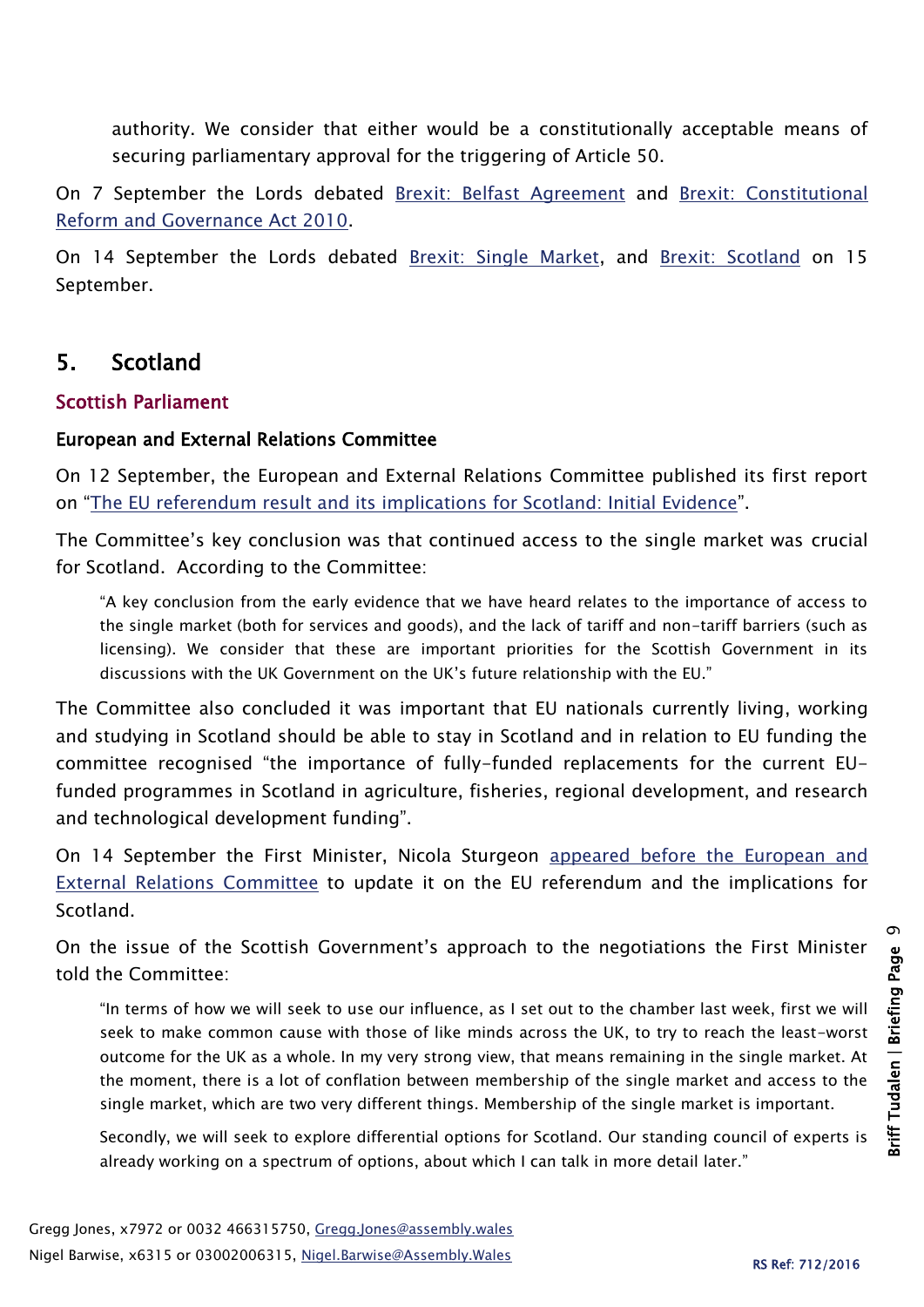On progress towards agreeing a UK wide approach to the negotiations the First Minister told the Committee:

"There have been extensive discussions, which are on-going, between Scottish Government officials and UK Government officials about what the process that will ensure that the Scottish Government and other devolved Administrations are meaningfully engaged will look like.

As I said, those discussions are on-going. They are not proceeding as quickly as I would like them to, but I hope that we will see some progress in the next few days. Mike Russell is going to London to meet David Davis tomorrow, and I hope that in October a multilateral meeting will take place, involving all the devolved Administrations. I will keep the committee fully updated as those discussions conclude...

… We want to be engaged in a way that gives us input into the decision making, rather than being treated as another consultee.

I know that that view is shared by the First Minister of Wales, who, when the British-Irish Council met in the summer, said that he thought that there was an argument for the Parliaments in different parts of the UK to have a say before article 50 is triggered. Although I cannot speak for the other devolved Administrations, I think that there is a common view that we are not going into the process just to be consulted; we want to be part of the decision making. That is what the discussions that we are engaged in are trying to achieve. Those discussions have not concluded yet, but as soon as they do or when there are material developments—I will ensure that the committee is fully advised of that."

The First Minister was also asked about whether the UK Parliament should have a role in triggering Article 50. In her response she raised the issue that if the UK Parliament does become involved in triggering Article 50 then it may instigate the LCM process. She told the Committee:

"I am speculating now, but if there is a decision that Parliament has to pass legislation, it brings the issue of a LCM into sharp focus. As I understand it, the Northern Irish action is very much about the need or otherwise for an LCM in the Northern Irish context, and it is that argument that could give the Scottish Government an interest in the situation as it develops. If there is House of Commons legislation, my view is that that would require an LCM, so the views of the Scottish Parliament would become central to the process.

As I say, I am talking about a legal action. I hope that we get to a position where, notwithstanding any legal action, the Prime Minister's commitment that the Scottish Government and the other devolved Administrations will have a meaningful role in the decision-making framework will mean that the legal action is more of a moot point. Nevertheless, these are really important issues that are just some of the many issues that are at play just now that make me think that, rather than becoming less complicated as we move on from the referendum result, the road ahead will become more complicated across a whole range of different areas."

The First Minister was also asked about the Scottish Government's negotiating priorities. In response the First Minister reiterated the five interests against which the Government would assess its options, these interests are, "our democratic interests, our economic interests,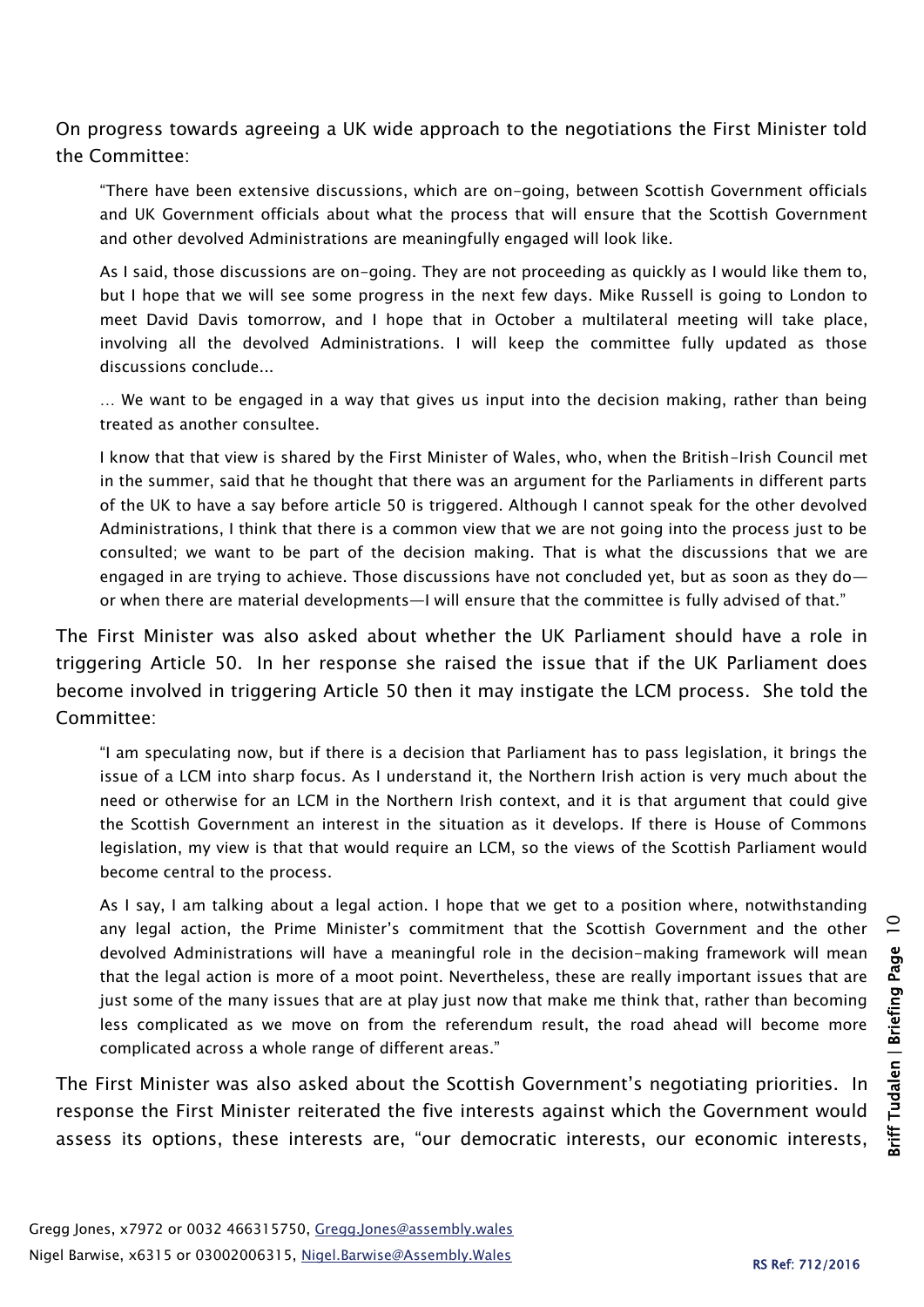social protection, solidarity and influence". On a specific position the First Minister told the Committee:

"I believe that the whole of the UK will be better served by remaining in the single market. If we can be part of a coalition of interests across the UK—let us call it a progressive alliance—in which we can make the case for continued single market membership, we will do that, but obviously, if that is not possible, we will have to explore different options up to and including the independence option."

Finally, the First Minister also reiterated her view that the rights of EU citizens in Scotland should be protected when the UK leaves the EU. She told the Committee:

"It is essential to give people who have made their lives here and done us the honour of coming to live in and contribute to our country some certainty. We owe them that. Today, I call again on the UK Government and the Prime Minister to start providing that certainty."

#### Scottish Parliament debate

Following the First Minister's appearance the Parliament debated the [implications of the EU](http://www.parliament.scot/parliamentarybusiness/report.aspx?r=10516&i=96793)  [Referendum Result and UK Negotiating Position.](http://www.parliament.scot/parliamentarybusiness/report.aspx?r=10516&i=96793) A key theme throughout the debate was the need to retain Scotland's place in the single market.

#### Scottish and UK Government Brexit Ministers meet

On 15 September, the Scottish Government Minister for Michael Russell Minister for UK Negotiations on Scotland's Place in Europe and David Davis, the UK Minister responsible for Exiting the EU met in London.

Following the Scottish Parliament debate of the previous day, the Scottish Government issued a [press release](http://news.scotland.gov.uk/News/Scotland-s-future-in-Europe-2b0a.aspx) in which Michael Russell was quoted as saying:

"During our discussions about the future with the nations of these islands, we continue to stress the absolute necessity of Scotland's voice being an integral and meaningful part of the negotiating process. We will also highlight the importance of respecting and living up to the modern idea of distributed democracy which the different national parliaments and assemblies of these islands embody.

"With that in mind, I will meet with the UK Government's Secretary of State for Exiting the European Union, David Davis, in London tomorrow to stress the crucial role this Scottish Government has to play in this process and reiterate the importance of Scotland and the UK remaining part of the single market.

"I look forward to working with everyone who shares that view and who wants to ensure that – whatever the current challenges – Scotland, as a European nation, continues to flourish."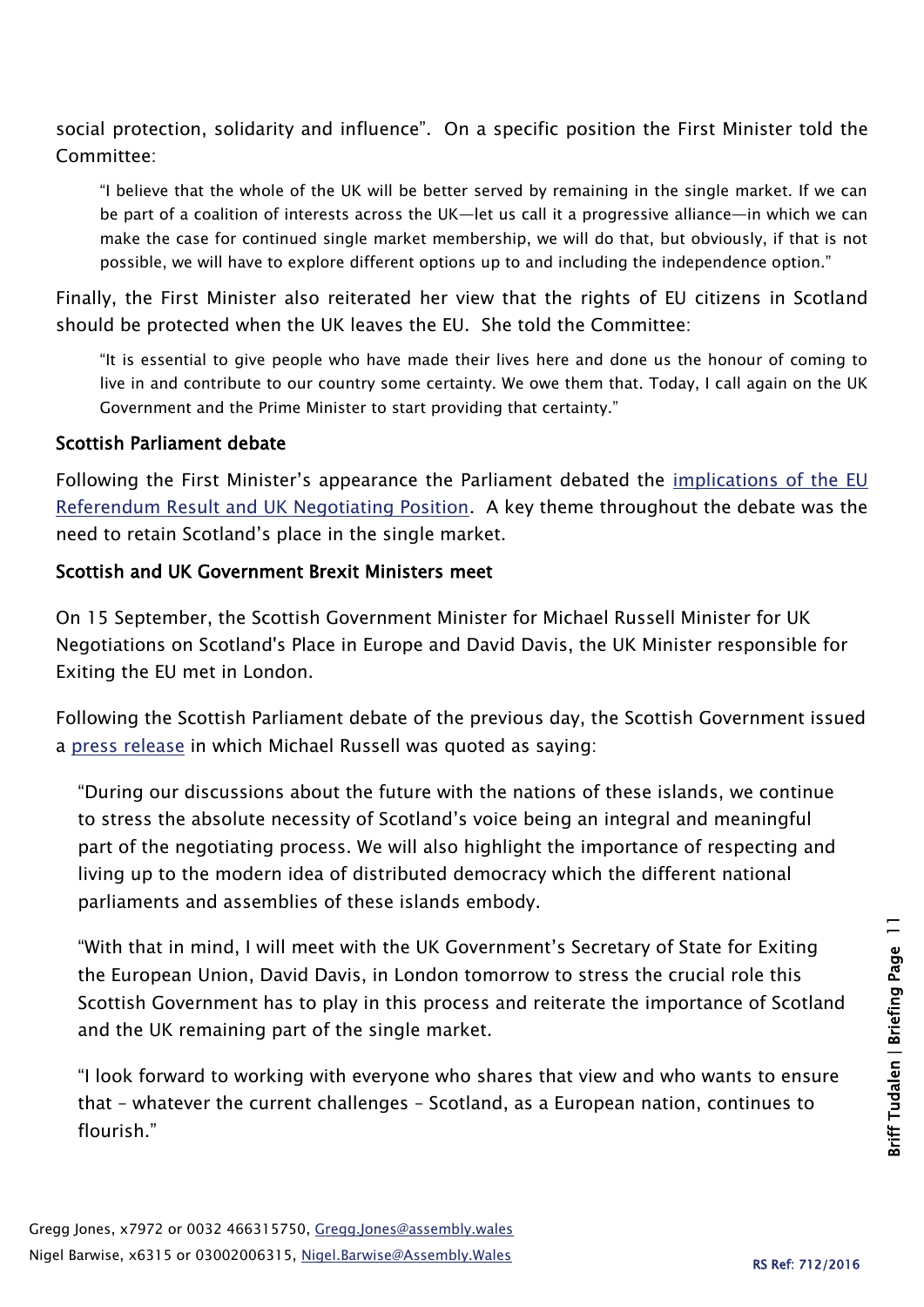According to the [BBC,](http://www.bbc.co.uk/news/uk-scotland-scotland-politics-37366162) following his meeting with David Davis, Michael Russell said he expects to announce a formal process for Scottish input soon. According to the news report:

"Mr Russell told BBC Scotland the meeting - the first between the men in their new jobs - was a "good start".

He said he hoped to win the argument on staying in the single market.

But he warned it was "inconceivable" the UK government could negotiate on Scotland's behalf on devolved issues.

In a joint statement, Mr Russell and Mr Davis said the talks had been positive, with an "open exchange of views".

It added: "While we clearly come from very different standpoints, we both recognise that a good working relationship is vital.

"We agree that Scotland, as well as Wales and Northern Ireland, should be fully involved in discussions about the UK's future relationship with Europe in line with the PM's commitment to a UK approach and objectives for the negotiation.

"Ministers will continue to be in close contact as part of a regular programme of engagement."

## 6. Northern Ireland

The Executive has established a [Brexit Consultative Committee](https://www.daera-ni.gov.uk/news/views-local-agri-food-and-environment-sectors-crucial-brexit-mcilveen-and-hamilton) to engage with the agri-food and environment sectors.

On 7 September the Centre for Democracy and Peace Building and EU DEBATE NI published a report [After the EU Referendum: Establishing the Best Outcome for Northern Ireland](https://blogs.qub.ac.uk/tensionatthefringes/2016/09/07/after-the-eu-referendum-establishing-the-best-outcome-for-northern-ireland/) running through the process of negotiating withdrawal, the role for Northern Ireland and potential implications.

## 7. British-Irish relations

#### British-Irish Council

In the plenary debate on 13 September the First Minister noted that the next meeting of the British-Irish Council will take place in late October, following on from the post-EU referendum BIC held in Cardiff at the end of July.